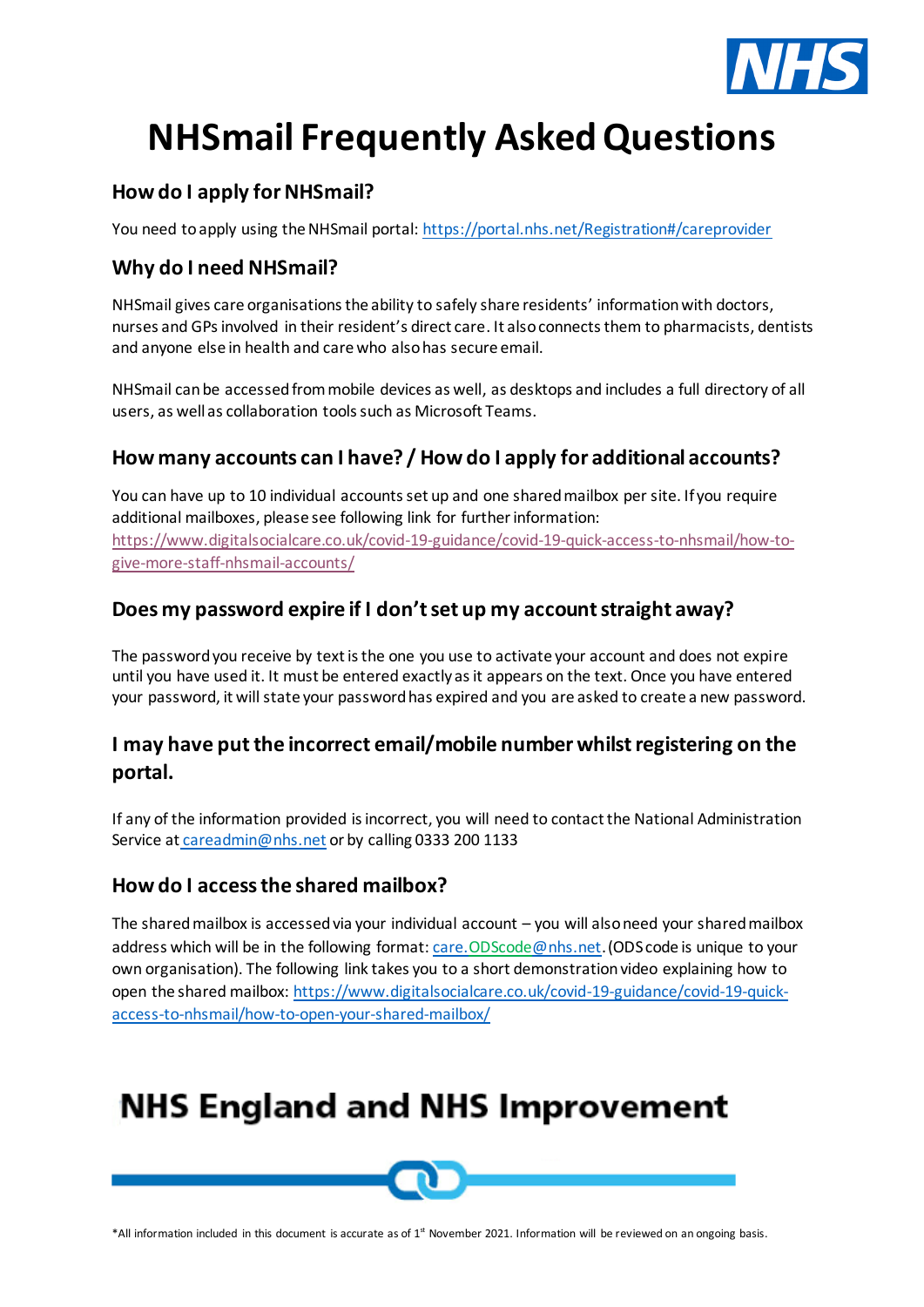

#### **Do you need a password to access the shared mailbox?**

You do not require a password to open the shared mailbox – only individual accounts require a password.

#### **Can I add/remove users from/into the shared mailbox?**

If you are the shared mailbox 'owner' and have full permissions, you can add and remove users, further details can be found using the following link: [https://www.digitalsocialcare.co.uk/covid-19](https://www.digitalsocialcare.co.uk/covid-19-guidance/covid-19-quick-access-to-nhsmail/how-to-add-users-to-your-shared-mailbox/) [guidance/covid-19-quick-access-to-nhsmail/how-to-add-users-to-your-shared-mailbox/](https://www.digitalsocialcare.co.uk/covid-19-guidance/covid-19-quick-access-to-nhsmail/how-to-add-users-to-your-shared-mailbox/)

### **I've already set up my account, but I've forgotten my password/ locked myself out of my account - what do I do?**

On the login screen, enter your NHSmail address and click on 'Unlock Account or Forgotten Password'. You will be asked random questions based on the security questions you originally set up and asked to confirm the last 4 digits of your registered mobile number.

The 'Unlock Account' button offers the option of unlocking and resetting the password as well as the option of unlocking only, however there's certain criteria which must be met for this to show;

- There needs to be a mobile number registered
- The account needs to be locked

Further information can be found on the following link: [https://support.nhs.net/knowledge](https://support.nhs.net/knowledge-base/unlocking-your-account/)[base/unlocking-your-account/](https://support.nhs.net/knowledge-base/unlocking-your-account/)

### **I've contacted the NHSmail Helpdesk about my account query, but it hasn't yet been resolved, who do I contact?**

In the first instance, the initial query process is to contact the National Administration Service at [careadmin@nhs.net](mailto:careadmin@nhs.net) or by calling 0333 200 1133. The process below should be followed if a query is still outstanding and not yet been resolved.

- All escalations should be sent to [feedback@nhs.net.](mailto:feedback@nhs.net) In order for NHS Digital to investigate the issue, you should include the ticket reference number or the date and time of the call, in order for the query to be investigated.
- If you have called the NHSmail Helpdesk and feel you are not getting your query resolved by the front line helpdesk during a call, you can escalate whilst on the call (or in a subsequent call) asking to speak to a 'Subject Matter Expert' who will be able to assist further.
- For further details on the escalation process, please see link below: <https://support.nhs.net/knowledge-base/complaints-and-escalations-process/>

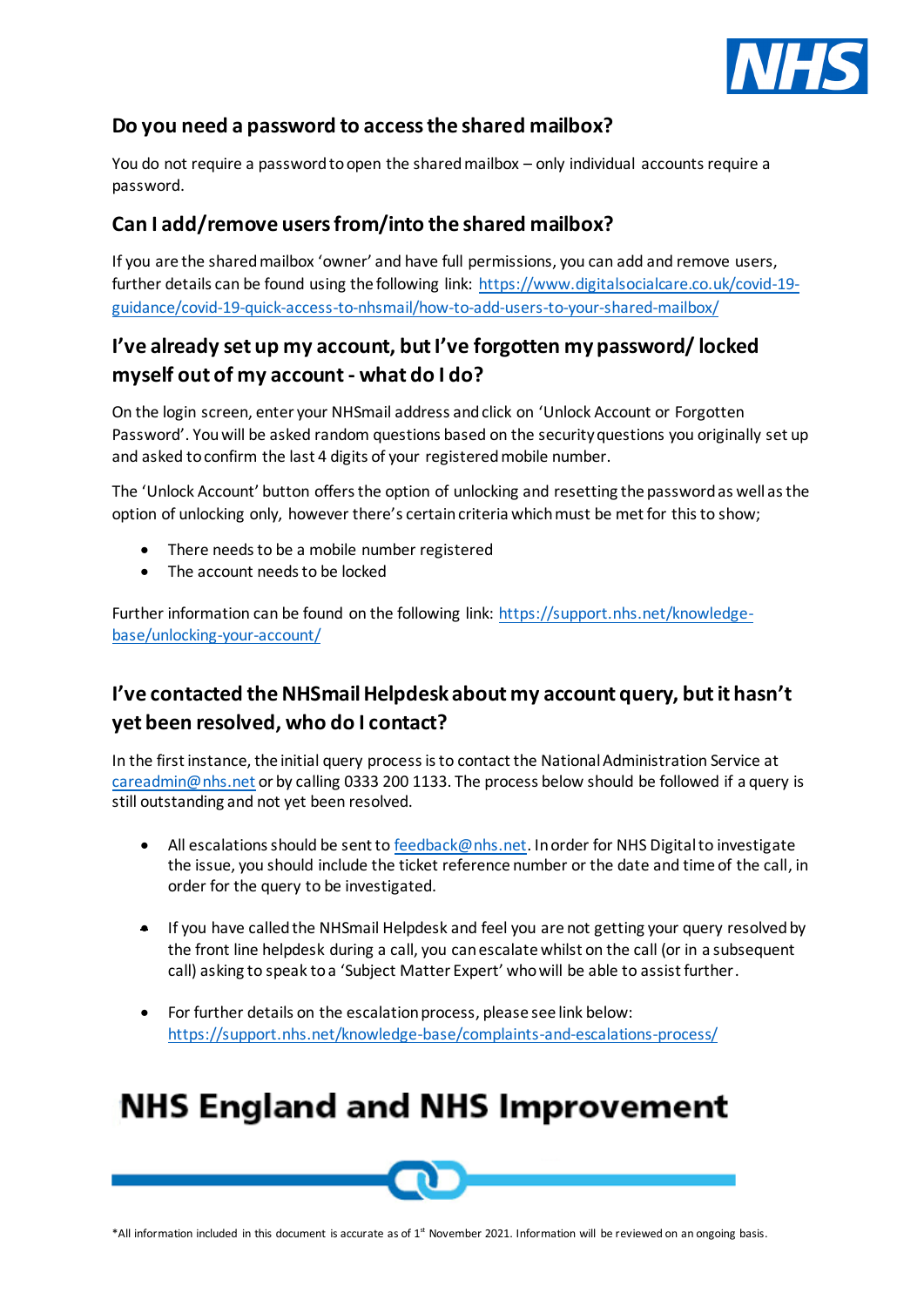

#### **NHSmail Account Password Recovery**

Please follow the steps below when calling the Helpdesk:

- Call Helpdesk 0333 200 1133
- Listen to the message until the first choose from the following options
- Choose option 1 (Unable to access account)
- Listen to the message where the helpdesk suggests you can reset password yourself on the log in page. It will then say contact your Local Administrator.
- THEN it says if you are social care/ pharmacy etc., please press 1 to be transferred to an agent.
- The agent will be able to help with other questions  $-$  such as adding users as well.

When calling the Helpdesk, the account holder will need to provide

- Email address of your individual NHSmail account
- Mobile number linked to the account
- If you have set up security questions, you will be prompted for certain characters by the Helpdesk agent

Additionally, if you would like the password sending to a different mobile number than the one linked to your account, a confirmation email from the shared mailbox will be required to authenticate this.

Once you have your password, please follow the steps below to access your account:

- In your internet browser, go to <https://portal.nhs.net/>
- Click on the login button in the top right
- Enter your new email address in the email address box:
- Enter the password sent to your mobile phone in the password box

Once you have successfully logged into your NHSmail account for the first time, you will be asked to change your password, create some security questions and accept the Acceptable Use Policy. These steps must all be completed before you can send emails from your new account.

After doing this, you will also be able to log in to **[Microsoft Teams](https://www.digitalsocialcare.co.uk/covid-19-guidance/covid-19-microsoft-teams/)**. This will allow you to conduct video and audio calls, as well as instant message, with the people you need to work with across Health and Care.

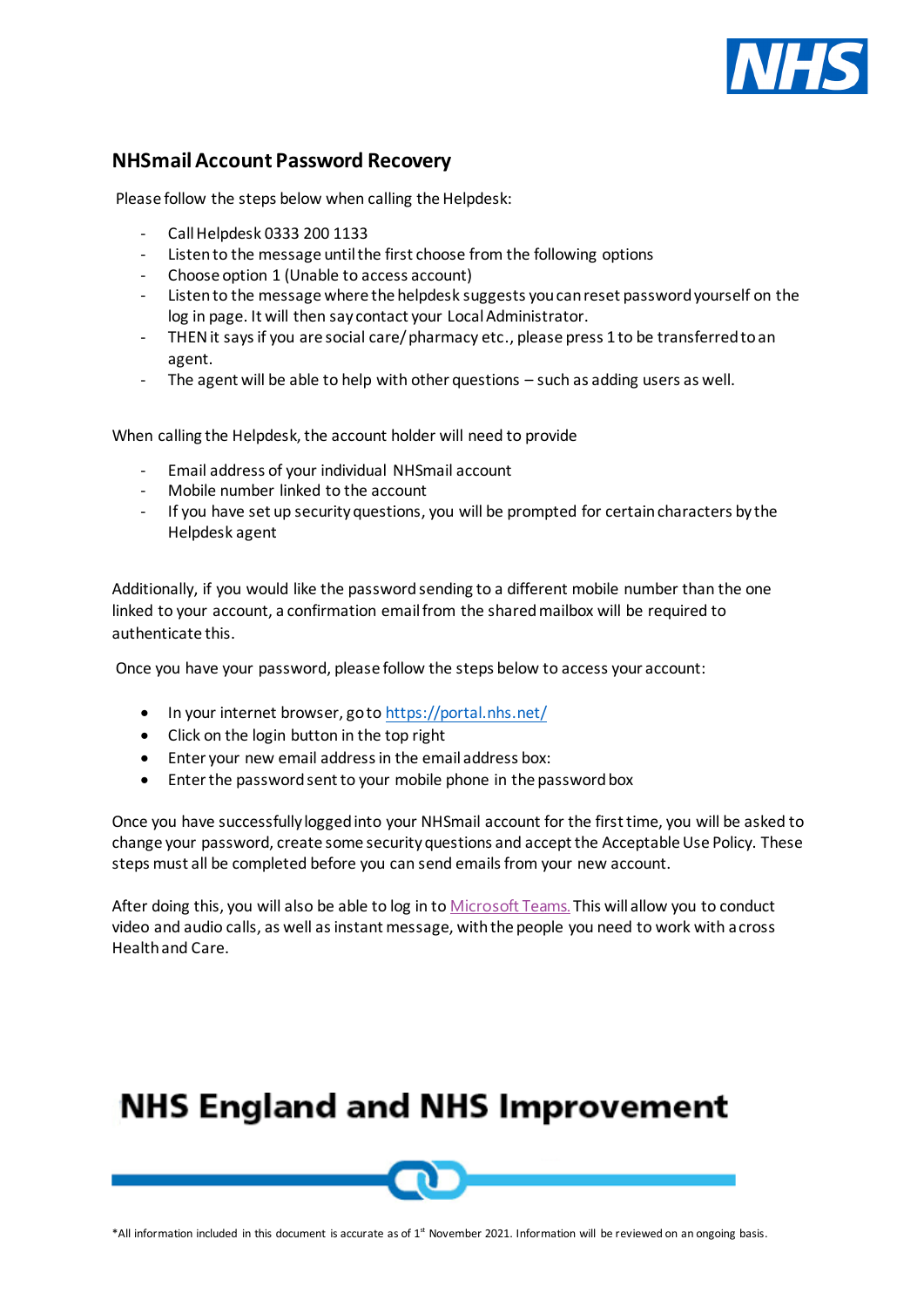

### **The staff members who were originally set up with NHSmail accounts have now left the organisation, no one knows how to access the shared mailbox and we need new accounts setting up.**

You need to contact the NHSmail Helpdesk, they will provide some alternative authentication options to set up the new user/s to the shared mailbox in the absence of any active members/owners (for example, an email from the current registered manager's email address or phone call from the landline registered with the CQC). We would advise contacting the National Administration Service at[: careadmin@nhs.net](mailto:careadmin@nhs.net) or by calling 0333 200 1133.

It would also be useful to have your CQC information to hand before contacting the helpdesk, i.e. Location ID, Manager ID, ODS code etc.

#### **I haven't received my password**

The activation passwords are sent by text to each of the mobile numbers provided when you register and each person will receive their own individual password.

If you have not received the password by text, please contact the National Administration Service at [careadmin@nhs.net](mailto:careadmin@nhs.net) or by calling 0333 200 1133 and they will be able to re-send the password to the mobile number you originally provided.

#### **I am having issues re-setting my password/unlocking my account, although I've followed the process above.**

This may be due to the following reasons and may require you to: clear cache, clear browser history, check other devices and clear any historical passwords. The following link provides troubleshooting guidance: [https://digital.nhs.uk/services/registration-authorities-and-smartcards/care-identity](https://digital.nhs.uk/services/registration-authorities-and-smartcards/care-identity-service/news-and-service-updates/technical-updates/the-guide-to-clear-your-browser-java-cache)[service/news-and-service-updates/technical-updates/the-guide-to-clear-your-browser-java-cache](https://digital.nhs.uk/services/registration-authorities-and-smartcards/care-identity-service/news-and-service-updates/technical-updates/the-guide-to-clear-your-browser-java-cache)

#### **Why can't I download documents/open attachments?**

When logging in, you must ensure the box next to 'This is a private computer' is ticked – this confirms you are not using a public computer and it is safe to download documents and open attachments. (The box is automatically defaulted to ticked, so you must change it if using a public computer, i.e. in an internet café or library).

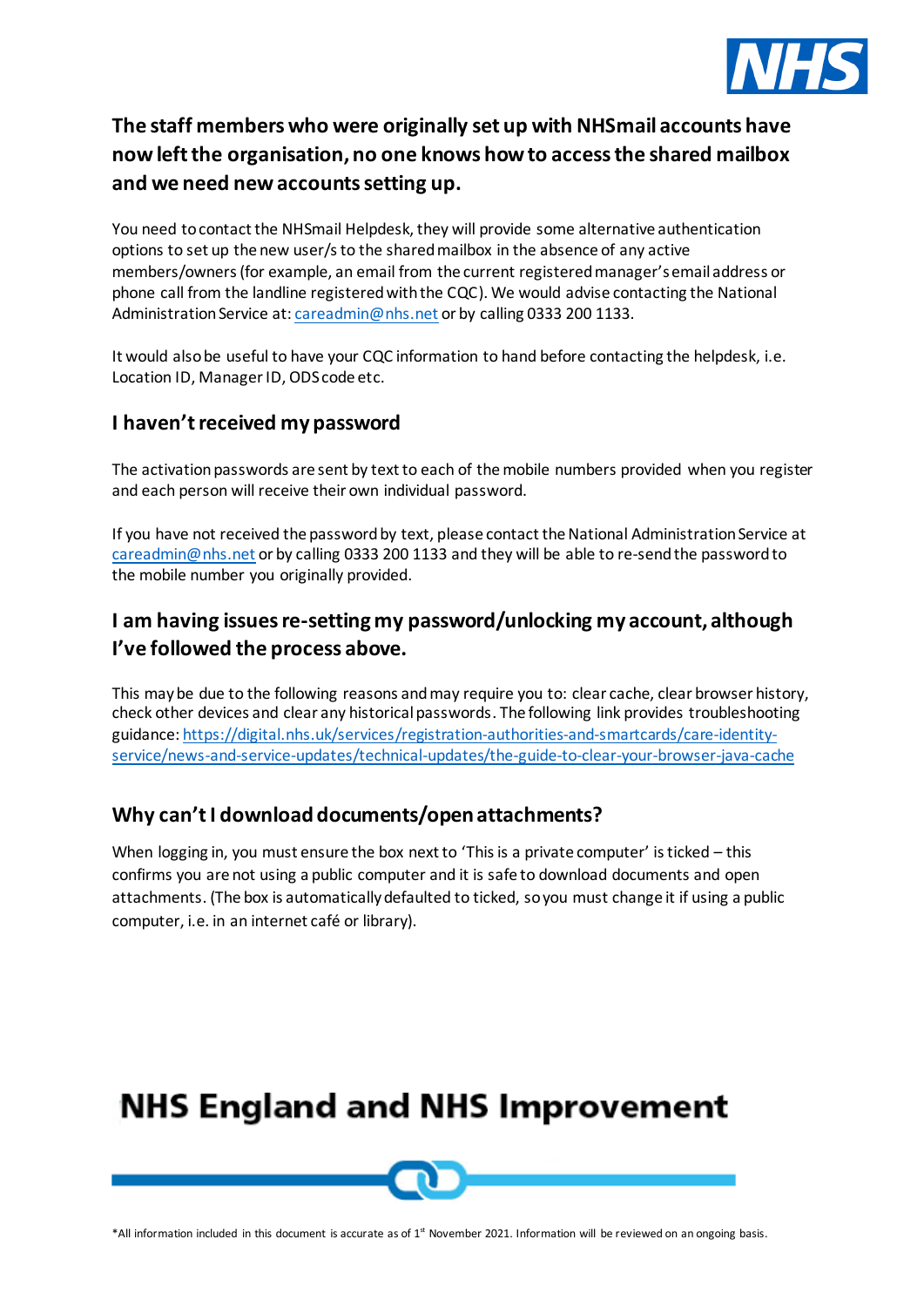

#### **Why can't Isend emails?**

This is due to not accepting the Acceptable Use Policy (AUP) when you set up your account. You must accept this in order to be able to have full functionality. You need to login using the NHSmail portal[: https://portal.nhs.net/.](https://portal.nhs.net/) If you have not accepted the AUP, it will pop up on the screen after you have logged in via the portal and ask you to accept it.

#### **Why do you require a mobile phone number? What is it used for?**

Your mobile number is used to send the activation password and to reset your password should you forget it or lock yourself out of your account. When you set up your account, you have the choice of hiding your mobile number from the central directory. However, we strongly advise against deleting the mobile number as this simplifies the password reset process.

#### **Can I access NHSmail via Outlook Desktop Application?**

Outlook tends to be the preferred platform and NHSmail can easily be set up in Outlook. This will also simplify the log in process. The following link demonstrates how to set this up: [https://www.digitalsocialcare.co.uk/covid-19-guidance/covid-19-quick-access-to-nhsmail/how-to](https://www.digitalsocialcare.co.uk/covid-19-guidance/covid-19-quick-access-to-nhsmail/how-to-add-your-nhsmail-account-to-outlook/)[add-your-nhsmail-account-to-outlook/](https://www.digitalsocialcare.co.uk/covid-19-guidance/covid-19-quick-access-to-nhsmail/how-to-add-your-nhsmail-account-to-outlook/)

#### **Can I access my emails on a mobile device?**

Yes, the following link explains how to do this[: https://support.microsoft.com/en-gb/office/add-a](https://support.microsoft.com/en-gb/office/add-a-shared-mailbox-to-outlook-mobile-f866242c-81b2-472e-8776-6c49c5473c9f)[shared-mailbox-to-outlook-mobile-f866242c-81b2-472e-8776-6c49c5473c9f](https://support.microsoft.com/en-gb/office/add-a-shared-mailbox-to-outlook-mobile-f866242c-81b2-472e-8776-6c49c5473c9f)

#### **What is an ODS code?**

An ODS code is used to identify organisations across health and social care and every code is unique. CQC data is used to create ODS codes. If you are not CQC registered, you will need to contact Exeter Helpdesk at: [exeter.helpdesk@nhs.net](mailto:exeter.helpdesk@nhs.net) or 0300 303 4034 and they will be able to advise.

ODS codes are required in order to gain access to national systems such as [NHSmail](https://www.digitalsocialcare.co.uk/sharing-care-records-via-email/how-to-get-secure-email/nhsmail/) and th[eData](https://www.digitalsocialcare.co.uk/protecting-my-information/data-security-and-protection-toolkit/)  [Security and Protection Toolkit](https://www.digitalsocialcare.co.uk/protecting-my-information/data-security-and-protection-toolkit/) (DSPT).

#### **How do I find my ODS code?**

The ODS codes can be found using the ODS portal. The easiest way to search is by postcode using the following link: <https://odsportal.hscic.gov.uk/Organisation/Search>

If there are several codes listed against your organisation and you are unsure which one is the correct one, please contact Exeter Helpdesk on: 0300 303 4034 and they will be able to assist.